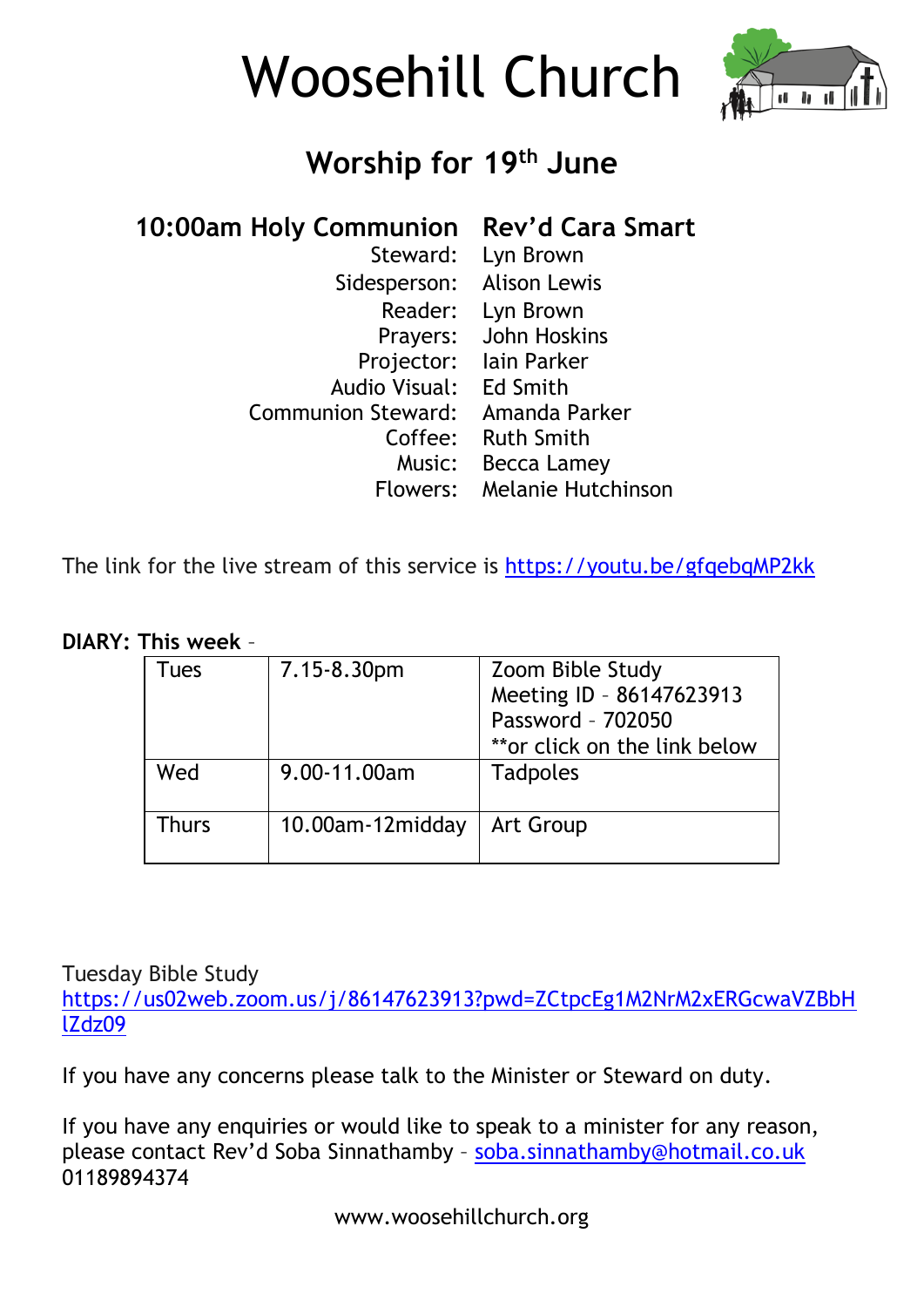## **Events & Notices**

### **CHANGES**

As we move on from the lifting of all Covid legal requirements, we are making some further changes. We do ask that people continue to follow the government guidelines in respect of Covid symptoms and mask wearing will remain a matter of personal choice. For the time being, too, we will continue to ventilate the building during services.

However, from Sunday 12<sup>th</sup> June we will -

1. Reinstate the Offertory Plate for those wishing to give at a service. The plate will be positioned by the entrance to the Sanctuary so that people can leave their giving on the way in. The plate will then be brought forward during the service in the usual manner for the Offertory to be blessed. In addition, we will shortly be introducing a card reader machine so that people can give through that means.

2. Change the seating arrangements. The front 2 rows will be individual chairs, whilst the remaining seating will be complete rows, albeit with the current wide spacing between rows.

3. Continue to use the individual cups at all communion services for the moment, but will revert to kneeling at the communion rail. Note, for the comfort of all, please maintain a reasonable distance between communicants.

### **WoolWAM**

At our monthly knit/crochet & natter group those ladies not working on their own projects are knitting for First Days charity who provide clothing & equipment for local families in need. If you have any knitting wool that you don't need (especially double knitting), please pass on to Alison or any WoolWAM regular, who will ensure it is put to good use! Thank You

### **PRAYERS**

If you would like prayers for yourself, your family or friends, please contact the Prayer Coordinator, Lynn Smith [woosehillprayerchain@gmail.com](mailto:woosehillprayerchain@gmail.com) or tel.07757 701730. Messages on the prayer chain are totally confidential and only seen by those Church members on the chain, if you would also like to be included in the intercessions on a Sunday morning then please let Lynn know.

#### **VIRTUAL PRAYER WALK**

On our virtual prayer walk around Woosehill, this week please pray for the residents of Emmview Close & Kennet Court as part of our journey praying for all our neighbourhood.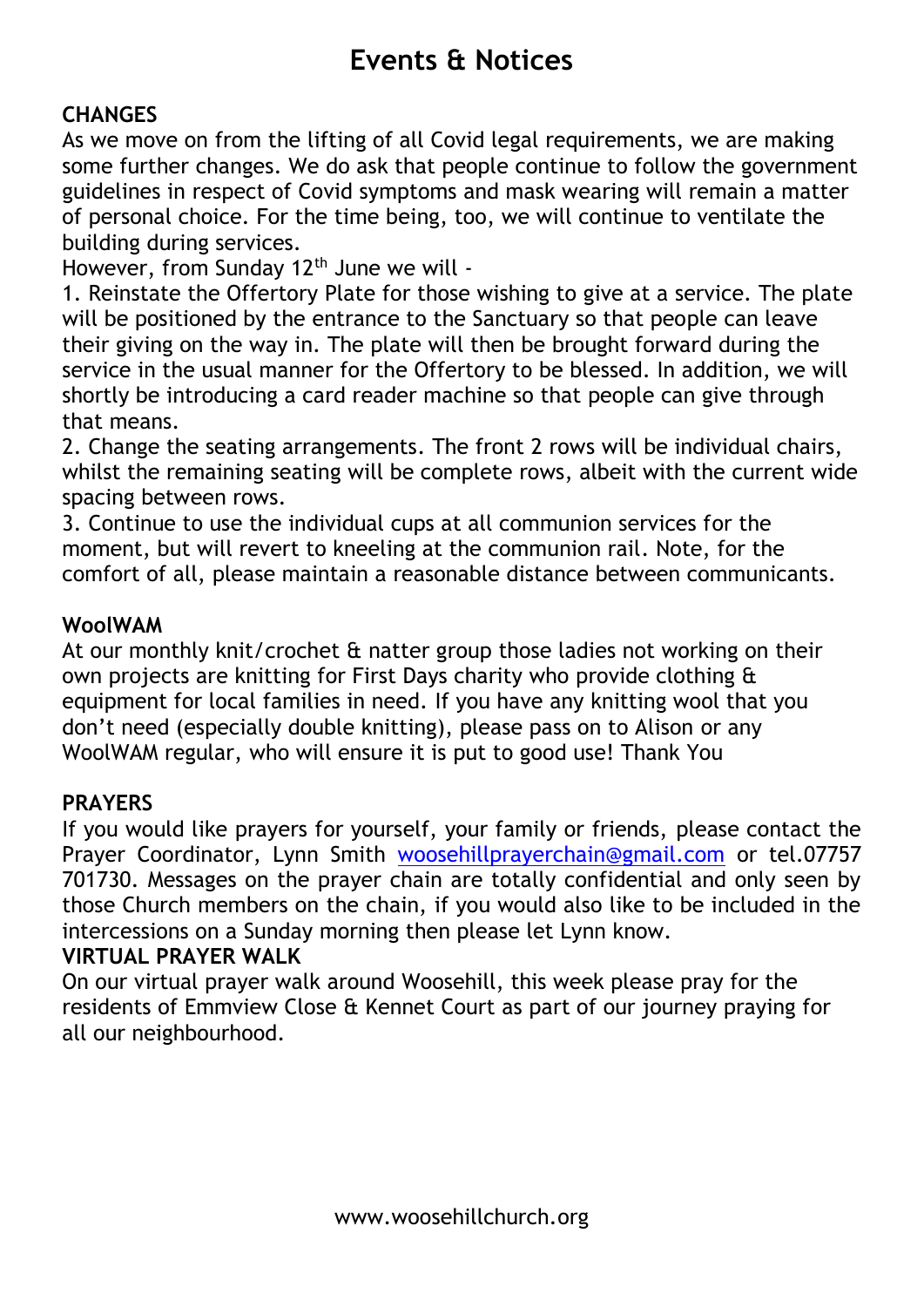#### **REFLECTION FROM OUR MINISTER**

#### Dear Friends,

#### **John the Baptist – a man of true greatness**

Next Thursday [24th] is the feast of St John. Commemorated by almost all Christian denominations, it is a day of great celebrations for people in the Philippines and many European countries. It is a holiday in Quebec. Besides Christianity, John is considered to be a great prophet of God by Islam, Bahaism, Mandaeism and the Druze faith.

The significance of John the Baptist in all these religions is beyond question, but in Christianity he is seen as the forerunner to Jesus Christ. His proclamation of someone who is greater than him is coming and his call for repentance set the way clear for Jesus to begin his ministry. John's ministry and teaching is viewed as a turning point in the history of the Jewish nation. People of his time believed him as a great prophet but some thought he was the incarnation of Elijah. His greatness was unmatched.

The extent of his true greatness shines clear in the song of his father Zechariah [Luke 1:68-79]. Known as The Benedictus, this song of thanksgiving at the circumcision of John reflects this new father's gratefulness to God. At the same time, part of the song is seen as an address by the father to the son whose belief that the son would play an important part in God's salvation to the world.

In the father's hopes and dreams, the son would be called a prophet of the Most High. He would go before the Lord to prepare the way for him. He would give his people the knowledge of salvation. Divine inspired birth, now sees a spirit inspired vision. Now, these are the most important aspects of John's ministry and teaching. His message of salvation involved continuous teaching, often in rough and harsh language, to a people who, at that time thought God too demanding; some thought God was passionless and detached. It is to this people John would teach there is forgiveness of sins because of the tender mercy of our God; and this mercy comes to the people like the rising sun from heaven, shining on those living in darkness and in the shadow of death. All this is for the sake of guiding the people into the path of peace.

The father's dreams and hopes were later realised in the son's life and ministry. When he named his son John as told by an angel of God, his heart was brimming with thankfulness because as the son's name says, God is gracious him and his wife Elizabeth.

The man who ate locusts and wild honey and clothed himself in camel's hair may have presented a rough exterior. But people soon realised the significance of his prophetic ministry and presented themselves for baptism and became his faithful followers. He remained faithful to God's purpose for him with an uncompromising spirit, which in the end cost his own life. Inside the rough exterior, we see a man strongly committed to God. Jesus himself paid his tribute to John: I tell you, among those born of women there is no one greater than John [Luke 7:28]. With prayers, Soba-